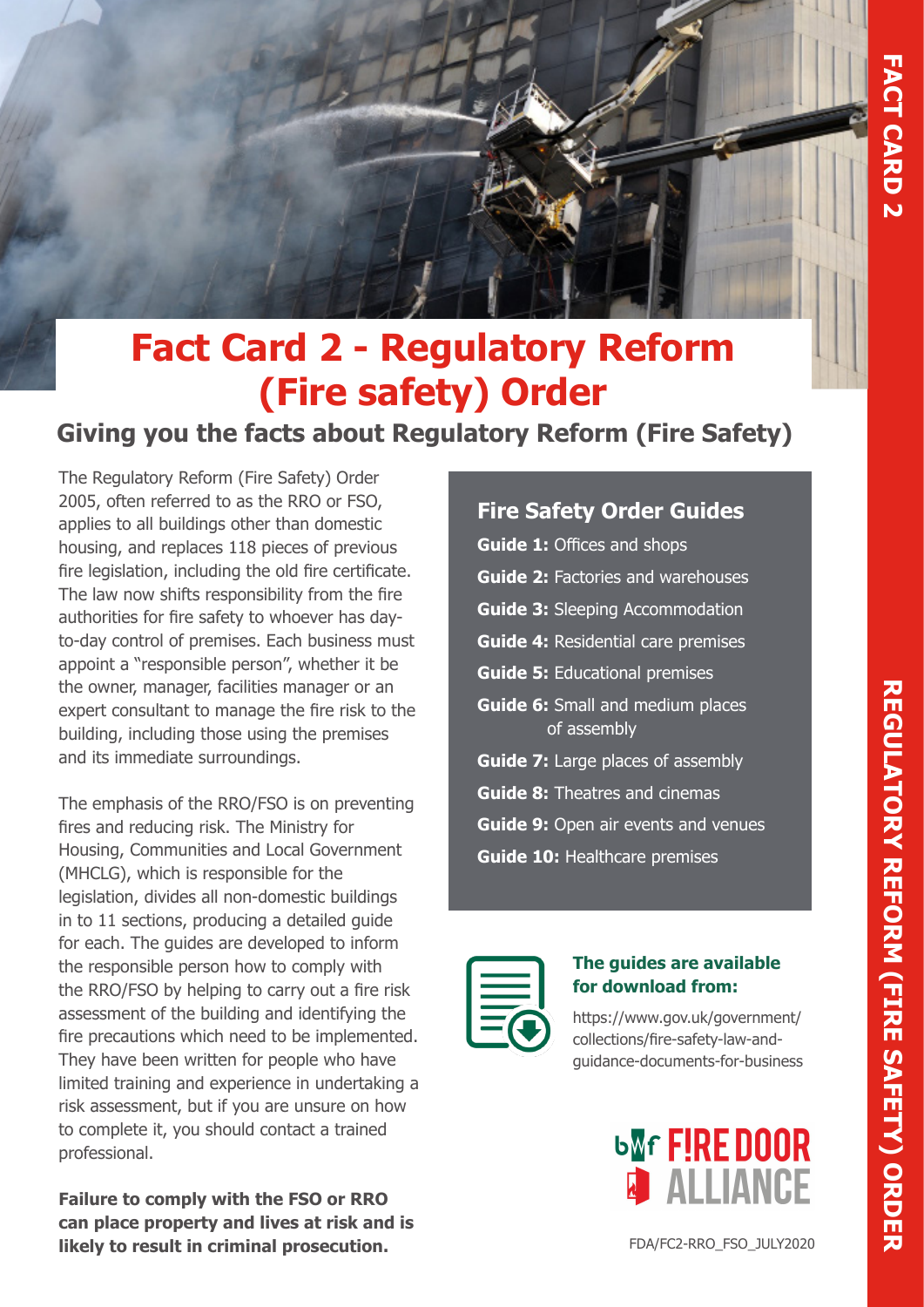# **Risk Assessments**

A risk assessment is an organised look at what, in your work activities and workplace, could cause harm to people. In the case of a fire, it is identifying possible causes of fire, the precautions you need to take to prevent something igniting and, in the event of a fire how to reduce the risk to the occupants, building and its contents. There are five key steps to undertaking a risk assessment:

- 1. Identify potential fire hazards
- 2. Identify the people who might be at risk and their location
- 3. Evaluate the risks, review your existing fire precautions and take appropriate action
- 4. Record your findings and tell your employees
- 5. Review and revise assessment as necessary





## **Fire Doors**

Fire doors are designed to contain a fire to a single compartment of a building, therefore reducing the risk to those in other compartments.

- Properly maintained fire doors should be a part of the fire safety plan for every building.
- A fire door should only be installed with certificated components that will ensure it achieves its fire rating.
- Without the correct maintenance, the fire door could fail, so, as part of your risk assessment, you should complete the maintenance checklist (see over) to ensure your fire doors are still in working order.
- Periodic checks should be carried out at least once every six months. Newly occupied buildings may require more frequent checks in the first year of use. Where a door is heavily used, it should be checked more frequently than other doors in the building. E.g. once per week/ month (depending on usage).
- For replacement fire door components, visit www.firedoors.bwf.org.uk
- REMEMBER a simple checklist does not form a full inspection of the doors. These should be undertaken by competent personnel who are trained to carry out such tasks.

**For more information visit the Fire Door Inspection Scheme:** www.fdis.co.uk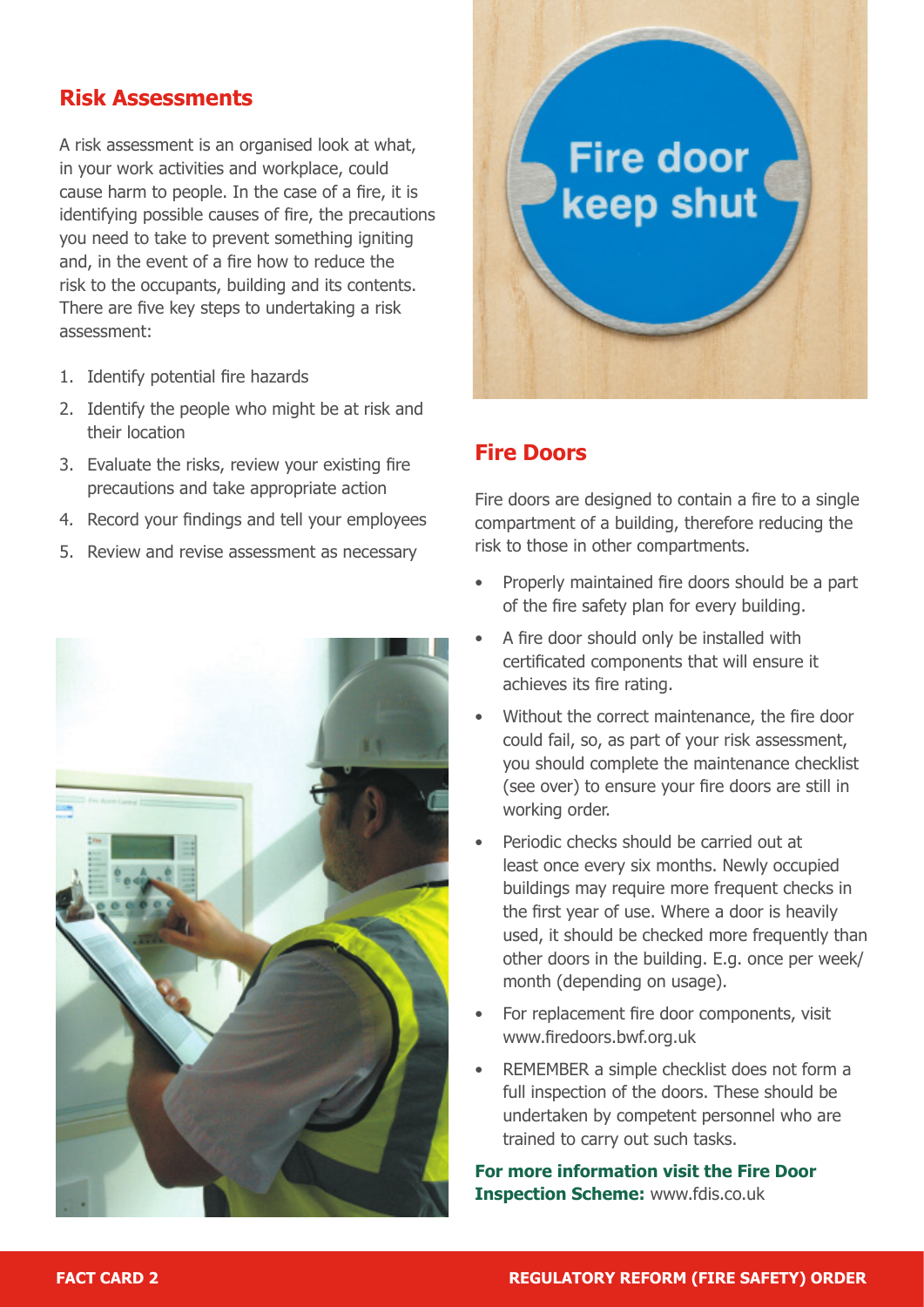# **Example checklist for inspecting fire doors**

#### **Label**

Has the fire door got a BWF-CERTIFIRE label on the top edge?  $\Box$ 

If not, can you confirm that the door is in fact a fire door and has been certificated as such?  $\Box$ 

## **Door leaf**

Does the door leaf sit against the door stop and is it free of distortion?  $\Box$ 

If the door is veneered or lipped, is the glue still holding these products firmly in place?  $\Box$ 

Is the door free from damage including dents, and holes?  $\Box$ 

#### **Door frame**

| Is the door frame firmly attached to the wall? $\square$     |        |
|--------------------------------------------------------------|--------|
| If a planted door stop is present, is it firmly<br>attached? | $\Box$ |
| Is the frame to door leaf gap consistent?                    |        |

(check the certificate for the allowable gap)  $\Box$ 

#### **Intumescent/smoke/acoustic seals**

| Are intumescent seals in place?<br>(if not install immediately)                         |  |
|-----------------------------------------------------------------------------------------|--|
| Are the seals well attached inside the<br>groove in the frame or door leaf?             |  |
| Are the seals free from damage and paint?                                               |  |
| If you have a brush or fin type seal, is it<br>free from damage or breakage?            |  |
| If fitted are the smoke and acoustic seals<br>continuous around the frame or door leaf? |  |

#### **Hinges**

| Is there a minimum of 3 hinges with all<br>the screws fitted?                               |               |
|---------------------------------------------------------------------------------------------|---------------|
| Are all the screws the correct size?                                                        |               |
| Are the hinges free of metal fragments<br>and oil leakage? (these are signs of wear)        |               |
| Are the hinges free from non-combustible<br>packing?                                        |               |
| <b>Door closers</b>                                                                         |               |
| Open the door to approximately 5 degrees<br>or 75 mm.                                       |               |
| Does it close and engage with the latch?                                                    |               |
| Is the closer securely attached to the<br>door and frame?                                   |               |
| Is the closer free from damage and<br>not leaking?                                          |               |
| If unlatched, does the closer hold the door<br>in line with the frame and intumescent seal? | $\mathcal{A}$ |
| If hung in pairs, do they close in line if both<br>opened and released together?            |               |
| If hold-open device is used, is it<br>electronically released?                              |               |
| Does the hold-open device release the<br>door when required?                                |               |
| <b>Lock and latch</b>                                                                       |               |

# Does the latch hold the door firmly in place without rattling?  $\Box$